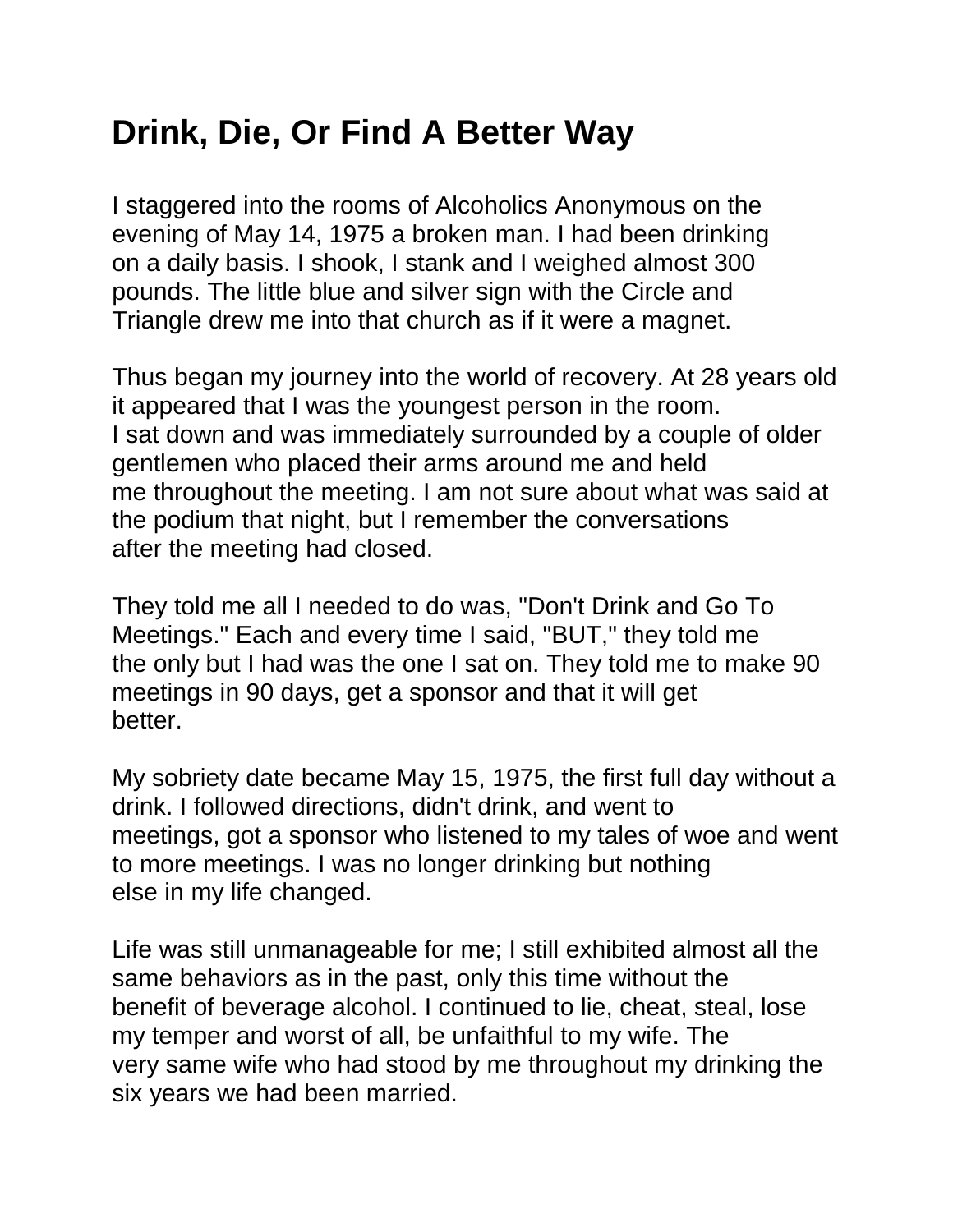Most of that behavior continued until one evening in 1980. I was attending my then home group, a young people's meeting, when the walls came crashing in. The speaker that evening began his talk by stating: "I had a bad day at work, came home, slammed the door, yelled at the kids, kicked the dog and almost hit the wife." He continued with, "But I didn't take a drink!"

Everyone in the small room clapped and told him he was a winner. "Just don't drink, no matter what." Tears rolled down my cheeks, he was describing my life and everyone affirmed the insanity of it as long as I didn't drink. There HAD to be more to recovery than that. If all I had to do was not drink and it would get better, why then was my whole life falling apart? I then decided that there were only three choices left; drink, die or find a better way. I wanted to drink every day. I didn't want to die and I knew of no other way to get better. I picked up a copy of Alcoholics Anonymous, the Big Book and began to read it.

I discovered the better way within the pages of A.A.'s Basic Text. I read about a program of recovery, much different from the one I had and different from the one I was hearing at the meetings. I wanted what those hundred men and women in the Big Book who had recovered from a seemingly hopeless state of mind and body had discovered. I wanted to be happy, joyous and free!

I then set out upon a spiritual search, reading everything I could on spirituality and religion. I spoke with long-term members of A.A. and members of the clergy from various religions and denominations; no one had the answer I was seeking.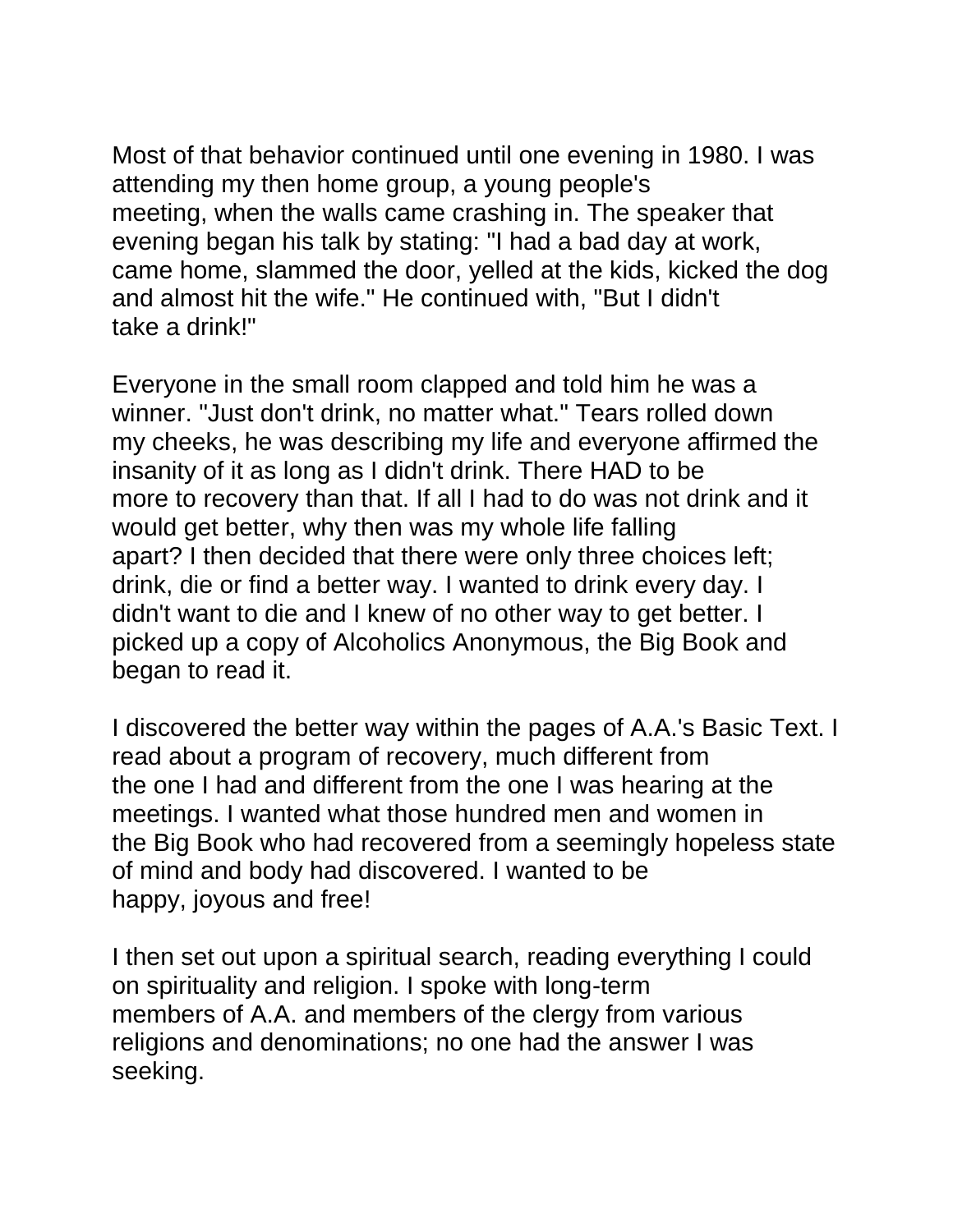At that time I was a member of A.A.'s Loners Program, meetings by mail. I was corresponding with a long-term member in Elyria, Ohio who was helping me to understand the history of A.A. and what it was that worked so many wonders for the original members. He told me that there was only one surviving member of the original 100 men and women. Roger gave me his address and suggested if I wanted to "get it from the horse's mouth," that I should write to this man.

I went one step further, I called this man and immediately knew, from the timbre of his voice and the serenity I felt over the phone that I wanted what he had. That man was Clarence H. Snyder, the Home Brewmeister of the Big Book. Clarence and I spoke on the phone and corresponded throughout that year. I had not asked him to be my sponsor as yet but knew I was going to. How could he be my sponsor? He was living in the State of Florida and I was in New York. I arranged for him and his wife to come to New York to lead a spiritual retreat.

Upon his arrival in New York I immediately knew that this was going to be a turning point in my life. I wanted what he had and during the retreat, asked him to be my sponsor. He did not immediately accept my request. In fact, it took several requests before he felt I was ready.

That weekend, Clarence took me through the Steps, just as he had taken hundreds, if not thousands of others before me. He instructed me and introduced me into the program of Alcoholics Anonymous just as his sponsor, Dr. Bob had done back in 1938. When I got up off of my knees in that hotel room on April 4, 1981, I was a new man. The old had been washed away and I had been reborn.